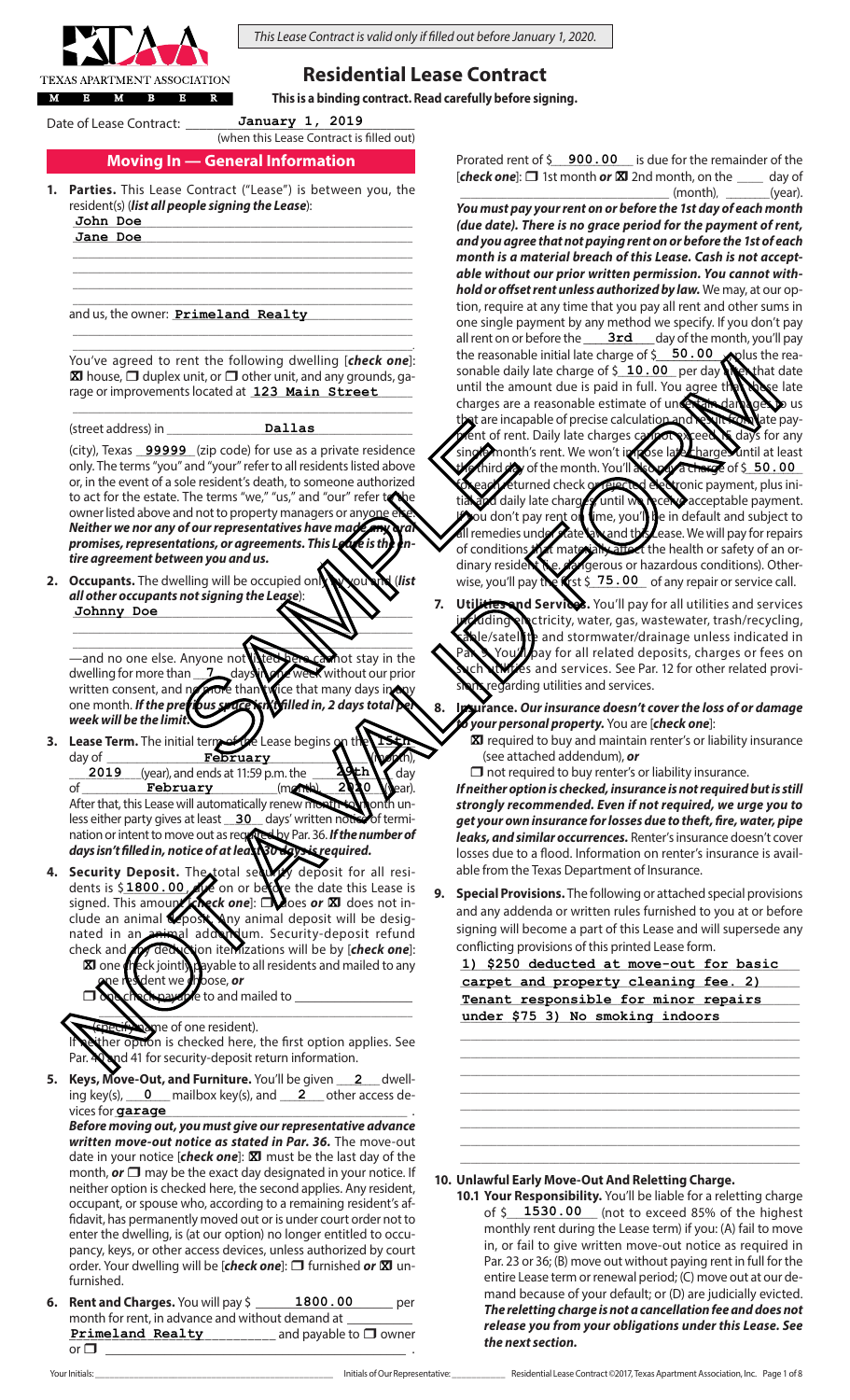**10.2 Not a Release.** The reletting charge is neither a Lease cancellation nor a buyout fee. It is a liquidated amount covering only part of our damages—for our time, effort, and expense in finding and processing a replacement resident. These damages are uncertain and hard to ascertain—particularly those relating to inconvenience, paperwork, advertising, showing dwellings, utilities for showing, checking prospects, overhead, marketing costs, and locator-service fees. You agree that the reletting charge is a reasonable estimate of our damages and that the charge is due whether or not our reletting attempts succeed. If no amount is stipulated, you must pay our actual reletting costs as far as they can be determined. The reletting charge doesn't release you from continued liability for future or past-due rent; charges for cleaning, repairing, repainting, or dealing with unreturned keys; or other sums due.

#### **11. Security Devices.**

- **11.1 What We Provide.** *Texas Property Code secs. 92.151, 92.153, and 92.154 require, with some exceptions, that we provide at no cost to you when occupancy begins: (A) a window latch on each window; (B) a doorviewer (peephole) on each exterior door; (C) a pin lock on each sliding door; (D) either a door-handle latch or a security bar on each sliding door; (E) a keyless bolting device (deadbolt) on each exterior door; and (F) either a keyed doorknob lock or a keyed deadbolt lock on one entry door. Keyed locks will be rekeyed after the prior resident moves out. The rekeying will be done either before you move in or within 7 days after you move in, as required by law. If we fail to install or rekey security devices as required by law, you have the right to do so and deduct the reasonable cost from your next rent payment under Texas Proper*ty Code sec. 92.165(1). We may deactivate or ne *keyless bolting devices on your doors if (A) ye cupant in the dwelling is over 55 or disabled, and (B) the*  requirements of Texas Property Code sec. 92.1536 for (f) *are satisfied.* Exercise of the discussion of the discussion of the discussion of the charges. You may use the law authorizes are proportional state of the discussion of the discussion of the discussion of the discussion of the discussion
- 11.2 Who Pays What. We'll pay for missing s that are required by law. **You'll pay for: (A) rekeying that** *you request (unless we failed to rekey after the previous resident moved out); and (B) repairs or replacements because of misuse or damage by you or your family, your occupants, or your quests.* We must pay immediately after the work is *down* less the law authorizes advance after the work is done whess payment. You must also pay in advance for any additional or changed security devices you request.

# **12. Other Utilities and Services.**

- **12.1 Usage and Other Charges.** You may use on normal household purposes and must not waste them. If your electricity is interrupted, you must use only battery operated lighting (no flames). You must not allow any utilities (other than cable or Internet) to be cut of switched for any reason—including disconnection for not paying your bills—until the Lease term or renewal period ends. You must connect utilities in your name and you must notify the provider of your move-out date so the meter can be timely read. **If you** delay getting it turned on in your name by the Lease's start date or cause it to be transferred back into our name before you surrender or abandon the dwelling you'll be liable for a \$ 50.00 charge (not to exceed \$50 per billing period), plus the actual or estimated<br>cost of the utilities used while the utility should have been costof the utilities used while the utility should have been billed to you. If you're in an area open to competition and elling is individually metered, you may choose or our retail electric provider at any time. If you qualigrovider will be the same as ours, unless you choose rent provider. If you do choose or change your proider, you must give us written notice. You must pay all apable provider fees, including any fees to change service bable provider reception.<br>Ack into our name after you move out. hole) mediate density does not determine the set of the photosopy is a busine with the set of the set of the set of the set of the set of the set of the set of the set of the set of the set of the set of the set of the se
	- **12.2 Yard Maintenance.** Unless Par. 9 says otherwise, you will be responsible for and pay for the following items: mowing and edging the lawn and maintaining all plants, trees, shrubs, etc.; watering the lawn and other vegetation; keeping the lawn, flowerbeds, sidewalks, porches and driveways free of trash and debris; and fertilizing lawn and plants.

You must promptly report infestations or dying vegetation to us. You may not modify the existing landscape, change any plants, or plant a garden without our prior written approval.

- **12.3 Interior Pest Control.** Unless Par. 9 says otherwise, we'll arrange and pay for extermination services for all pests within the dwelling, as needed in our reasonable judgment.
- **12.4 Trash Receptacles.** Outside trash receptacles initially provided for your use will be paid for by:  $\boxtimes$  you;  $\Box$  us;  $\Box$ city utility; or  $\Box$  other \_

If we pay for receptacles initially and they are broken or missing,  $\overline{\mathbf{x}}$  you or  $\Box$  we will replace or repair them.

## **Special Provisions and "What If" Clauses**

#### **13. Damages and Reimbursement.**

- **13.1 Damage in the Dwelling.** You must promptly pay or reimburse us for loss, damage, consequential damages, government fines or charges, or cost of repairs or service in the dwelling because of a Lease or rules violation; improper use; negligence; other conduct by you, your invitees, your occupants, or your guests; or any other cause not due to our negligence or fault as allowed by law, except for damages by acts of God to the extent they couldn't be mitigated by your action or inaction.
- **13.2 Indemnification by You.** *You'll defend, indemnify and hold us harmless from all liability arising from your conduct or that of your invitees, your occupants, your guests, or our representatives who at your request perform services not contemplated in this Lease.*
- **13.3 Damage and Wastewater Stoppage.** *Unless damage or wastewater stoppage is due to our negligence, we're*  not liable for—and you must pay for—rep**dix, replace**ments, and damage of the following kind i**f occurring** *during the Lease term or renewal period: (A) damage to doors, windows, or screens; (B) damage from windows or doors left open; and (C) damage from wastewater stoppages caused by improper objects in lines exclusively serving your dwelling.*

**13.4 No Waiver.** We may require payment at any time, including advance payment to repair damage that you are liable for. Delay in damanding sums you owe is not a waiver.<br>Contractual *in* and Protect yeft in the Dwelling.

- **14. Contractual Lien and Property Left in the Dwelling.**
- **14.1 Lien Against Your Property for Rent.** *All property in the dwelling (unless exempt under Texas Property Code sec. 54.042) is subject to a contractual lien to secure payment of delinquent rent (except as prohibited by Texas Government Code sec. 2306.6738, for owners supported by housing-tax-credit allocations).* For this purpose, g" excludes outside areas but includes the interior areas and exterior patios, balconies, attached garagand any storerooms for your exclusive use.
	- **14.2 Removal After We Exercise Lien for Rent.** *If your rent is delinquent, our representative may peacefully enter the dwelling and remove and/or store all property subject to lien.* All property in the dwelling is presumed to be yours unless proved otherwise. After the property is removed, a written notice of entry must be left in a conspicuous place in the dwelling—including a list of items removed, the amount of delinquent rent due, and the name, address, and phone number of the person to contact. The notice must also state that the property will be promptly returned when the delinquent rent is fully paid.
- **14.3 Removal After Surrender, Abandonment, or Eviction.** We, or law officers, may remove or store all property remaining in the dwelling or in outside areas (including any vehicles you or any occupant or guest owns or uses) if you're judicially evicted or if you surrender or abandon the dwelling (see definitions in Par. 41).

#### **14.4 Storage.**

- **(A)** *No duty***.** We'll store property removed under a contractual lien. We may—but we have no duty to—store property removed after judicial eviction, surrender, or abandonment of the dwelling.
- **(B)** *No liability***.** We're not liable for casualty, loss, damage, or theft, except for property removed under a contractual lien.
- **(C)** *Charges you pay***.** You must pay reasonable charges for our packing, removing, storing, and selling of any property.
- **(D)** *Our lien***.** We have a lien on all property removed and stored after surrender, abandonment, or judicial eviction for all sums you owe, with one exception: our lien on property listed under Texas Property Code sec. 54.042 is limited to charges for packing, removing, and storing.

#### **14.5 Redemption.**

**(A)** *Property on which we have a lien***.** If we've seized and stored property under a contractual lien for rent as authorized by law, you may redeem the property by paying all delinquent rent due at the time of seizure. But if notice of sale (see Par. 14.6(C)) is given before you seek redemption, you may redeem only by paying the delinquent rent plus our reasonable charges for packing, removing, and storing. **<sup>X</sup>**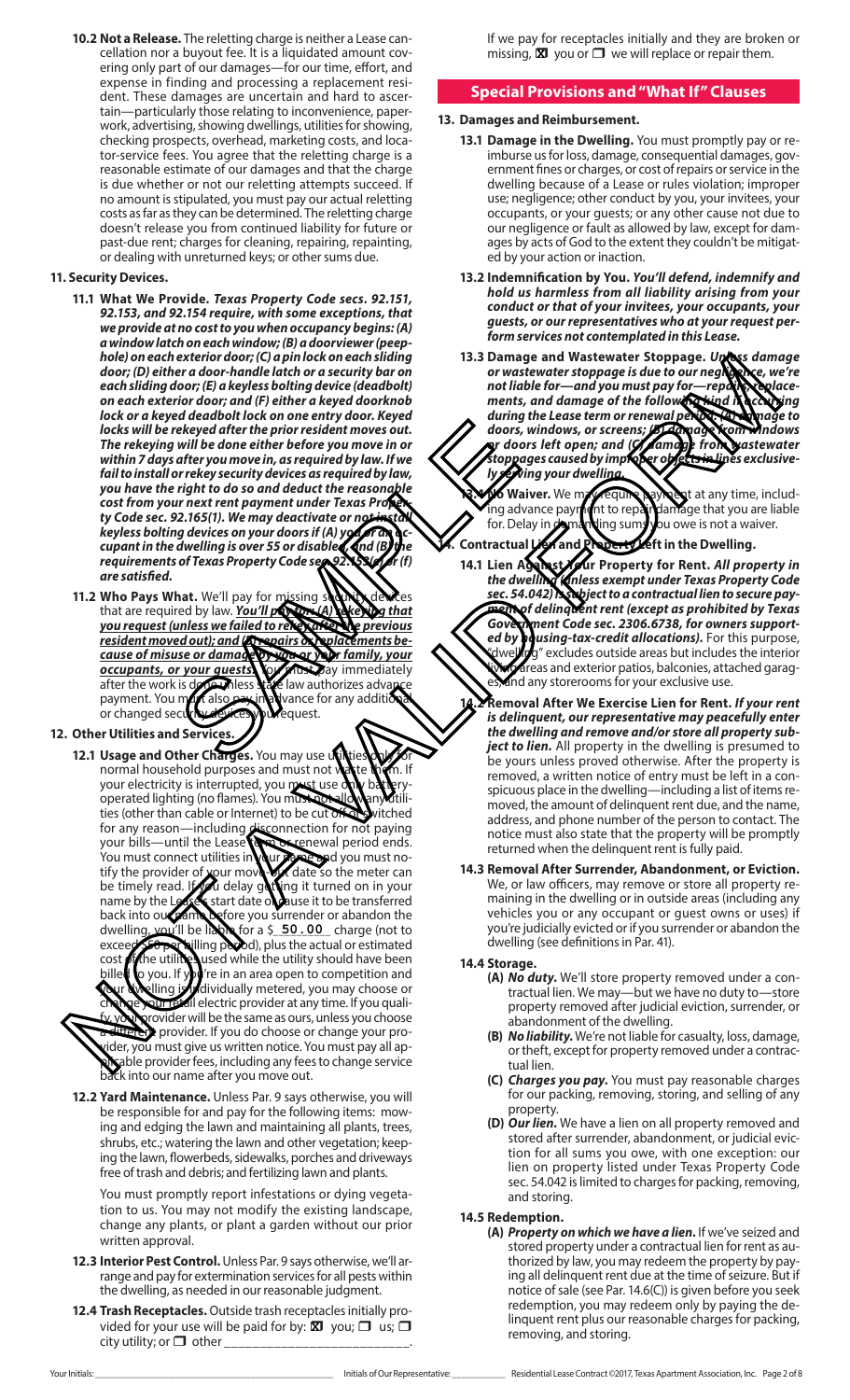- **(B)** *Property removed after surrender, abandonment, or judicial eviction***.** If we've removed and stored property after surrender, abandonment, or judicial eviction, you may redeem only by paying all sums you owe, including rent, late charges, reletting charges, storage charges, damages, etc.
- **(C)** *Place and payment for return***.** We may return redeemed property at the place of storage, the management office, or the dwelling (at our option). We may require payment by cash, money order, or certified check.

#### **14.6 Disposition or Sale.**

- **(A)** *Our options***.** Except for animals, we may throw away or give to a charitable organization all personal property that is:
	- (1) left in the dwelling after surrender, abandonment, or death of a sole resident; *or*
	- (2) left outside more than 1 hour after writ of possession is executed, following judicial eviction.
- **(B)** *Animals***.** An animal removed after surrender, abandonment, or eviction may be kenneled or turned over to a local authority, humane society, or rescue organization.
- **(C)** *Sale or property***.** Property not thrown away or given to charity may be disposed of only by sale, which must be held no sooner than 30 days after written notice of the date, time, and place of sale is sent by both regular mail and certified mail (return receipt requested) to your last known address. The notice must itemize the amounts you owe and provide the name, address, and phone number of the person to contact about the sale, the amount owed, and your right to redeem the property. The sale may be public or private; is subject to any third-party ownership or lien claims; my the highest cash bidder; and may be in bulk or item-by-item. If the proceeds from the than you owe, the excess amount must be maked to you at your last known address within 30 nt and derived and provident and the main of the main of the main of the main of the main and provide the name, addes and bound the mount owed, and your right to redeem the mount owed, and your right to redeem the The sale
- **15. Failing to Pay First Month's Rent.** If you don't pay the first month's rent when or before the Lease begins, all future rent for the Lease term will be automatically accelerated without notice<br>and become immediately due. We also mevent your right of and become immediately due. We also m occupancy and recover damages, future rent, reletting charges, attorney's fees, court costs, and other lawful charges. Our rights, remedies and duties under Par. 10 and 32 apply to acceleration under this paragraph.
- **16. Rent Increases and Lease Changes. N**o rent increases or Lease changes are allowed before the *initial Lease term* ends except for those allowed by special provisions in Par. 9, by a written addendum or amendment signed by you and us, or by reasonable changes of our rules allowed under Par. 19. If, at least 5 days before the advance-notice deadline referred to in Par  $\mathbf{g}$ , we give you written notice of rent increases or Lease changes that become effective when the Lease term or renewal period ends, this Lease will automatically continue month-to-month with the increased rent or Lease changes. The modified Lease will begin on the date stated in the new modified the needing your signature) unless you give us written move-out notice under begin on the date stated in the  $n$ signature) unless you give us written move-out notice under Par. 36. The written move-out notice under Par. 36 applies only Par. 36. The written move-out notice under Par. 36 applies only to the end of the current Lease or renewal period. CCI as the property Report of the bighest can be a contribute of the state of the state of the state of the state of the state of the state of the state of the state of the state of the state of the state of the state of
- **17. Delay of Occupancy.**
	- **17.1 Lease Bemain Sun Force.** We are not responsible for any delay of your occupancy caused by construction, repairs,<br>cleaning, or a provious resident's holding over. This Lease :lea**hin**g, or a previous resident's holding over. This Lease<br>W remain in force subject to: subject to:

lent of rent on a daily basis during delay, *and* ight to terminate the lease in writing as set forth below.

- **Qur Termination Rights.** Termination notice must be in wing. After termination under 17.1(B), you are entitled only to refund of any deposit(s) and any rent you paid. Rent abatement or Lease termination does not apply if the delay is for cleaning or repairs that don't prevent you from moving into the dwelling.
- **17.3 Notice of Delay.** If there is a delay of your occupancy and we haven't given notice of delay as set forth immediately below, you may terminate this Lease up to the date when the dwelling is ready for occupancy, but not later.
	- (a) If we give written notice to any of you or your occupants when or after the Lease begins—and the notice states that occupancy has been delayed because of construction or a previous resident's holding over, and that the dwelling will be ready on a specific dateyou may terminate the Lease within 3 days after you receive written notice, but no later.
	- (b) If we give any of you written notice before the date the Lease begins and the notice states that a construction delay is expected and that the dwelling will be ready

for you to occupy on a specific date, you may terminate the Lease within 7 days after receiving written notice, but no later. The readiness date stated in the written notice becomes the new effective Lease date for all purposes. This new date can't be moved to an earlier date unless we and you agree in writing.

**18. Disclosure of Information.** If someone requests information about you or your rental history for law-enforcement, governmental, or business purposes, we may provide it. At our request, any utility provider may give us information about pending or actual connections or disconnections of utility service to your dwelling.

# **While You're Living in the Dwelling**

## **19. Community Policies and Rules.**

- **19.1 Generally.** Our rules are considered part of this Lease. You, your occupants, and your guests must comply with all written rules and policies, including instructions for care of our property. We may regulate: (A) the use of patios, balconies, and porches; (B) the conduct of furniture movers and delivery persons; and (C) activities in outside areas. We and delivery personable changes to written rules, and those<br>may make reasonable changes to written rules, and those rules can become effective immediately when distributed to you if they do not change the dollar amount on bages to you if they do not change the dollar amount on pages 1 or 2 of this Lease.
- **1.2 Some Specifics.** Your dwelling and other reasonserved for your private use must be kept clean. Tra**sh must be dis-**<br>posed of at least weekly i**n approp<u>irate rece</u>ptacles in ac**posed of at least weekly in appro<mark>priate rece</mark>ptacles in ac-<br>cord mce with local ordinances: Passageways may be used cord mce with local ordinan of for entry or exit. You will use balconies with care and will not overload them. Any wimming pools, spas, store-<br>rooms, and similar preas must be used with care and in accordance with our comply reas must be used with care and in accordance with our rules and posted signs. You must comply with any subdivision or deed restrictions that apply.
- 19.3 Limitations of Conduct. Glass containers are prohibited in or near  $\log s$ . Within the dwelling, you, your occupants, and your guests must not use candles or kerosene lamps or heaters without our prior written approval. You, your occupants, and your guests must not solicit business or contributions. Conducting any kind of business (including utions. Conducting any kind of business (including hild-care services) in your dwelling is prohibited—except  $\mathsf{\tilde{i}}$ y lawful business conducted "at home" by computmail, or telephone is permissible if customers, clients, patients, or other business associates do not come to your dwelling for business purposes.
- **19.4 Exclusion of Persons.** We may exclude from the dwelling any guests or others who, in our judgment, have been violating the law, violating this Lease or our rules, or disturbing other persons, neighbors, visitors, or owner representatives. We may also exclude from any outside area anyone who refuses to show photo identification or refuses to identify himself or herself as a resident, an occupant, or a guest of a specific resident.
- **19.5 Notice of Convictions and Registration.** You must notify us within 15 days if you or any occupants are convicted of (A) any felony, or (B) any misdemeanor involving a controlled substance, violence to another person, or destruction of property. You must also notify us within 15 days if you or any of your occupants register as a sex offender. Informing us of a criminal conviction or sex-offender registration doesn't waive any rights we may have against you.
- **20. Prohibited Conduct.** You, your occupants, and your guests may not engage in the following activities:
	- (a) criminal conduct, regardless of whether or where arrest or conviction occurs, including but not limited to; manufacturing, delivering, or possessing a controlled substance or drug paraphernalia; engaging in or threatening violence; possessing a weapon prohibited by law; discharging a firearm in or near the dwelling; or, except when allowed by law, displaying or possessing a gun, knife, or other weapon in an outside area, or in a way that may alarm others;
	- (b) behaving in a loud or obnoxious manner;
	- (c) disturbing or threatening the rights, comfort, health, safety, or convenience of others (including our agents and employees) in or near the dwelling;
	- (d) disrupting our business operations;
	- (e) storing anything in closets containing gas appliances;
	- (f) tampering with utilities or telecommunications;
	- (g) bringing hazardous materials into the dwelling;
	- (h) using windows for entry or exit;
	- (i) heating the dwelling with a gas-operated cooking stove or oven; *or*
	- making bad-faith or false allegations against us or our agents to others.

Your Initials: \_\_\_\_\_\_\_\_\_\_\_\_\_\_\_\_\_\_\_\_\_\_\_\_\_\_\_\_\_\_\_\_\_\_\_\_\_\_\_\_\_\_\_\_\_\_\_\_\_ Initials of Our Representative: \_\_\_\_\_\_\_\_\_\_\_ Residential Lease Contract ©2017, Texas Apartment Association, Inc. Page 3 of 8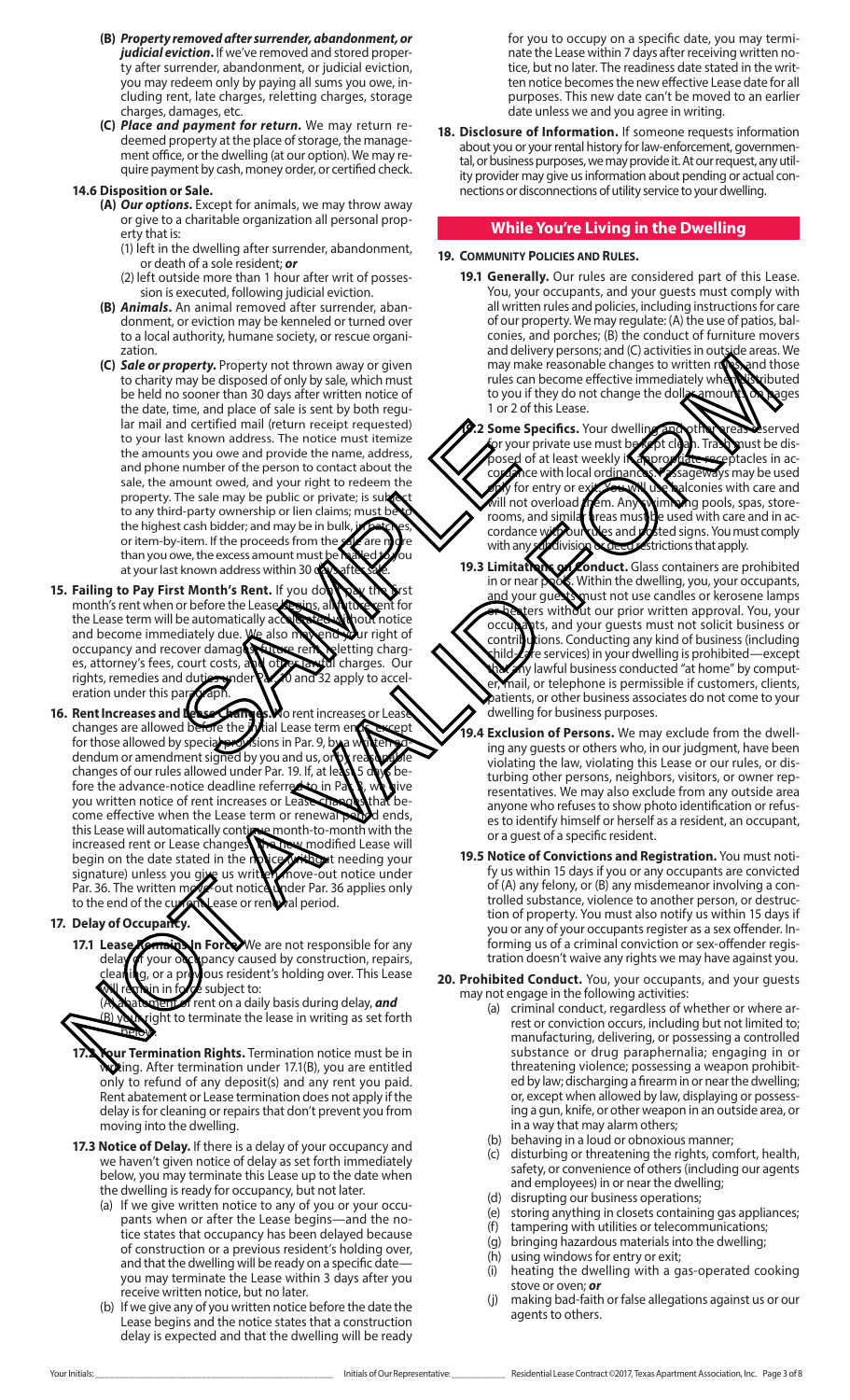- **21. Parking.** We may regulate the time, manner, and place of parking all cars, trucks, motorcycles, bicycles, boats, trailers, and recreational vehicles. Motorcycles or motorized bikes must not be parked inside a dwelling or on sidewalks. We may have any unauthorized or illegally parked vehicles towed according to state law at the owner or operator's expense at any time if the vehicle:
	- (a) has a flat tire or is otherwise inoperable;
	- (b) is on jacks, on blocks, or has a wheel missing;
	- (c) takes up more than one parking space if the dwelling has more than one living unit;
	- (d) belongs to a resident or occupant who has surrendered or abandoned the dwelling;
	- (e) blocks another vehicle from exiting;
	- (f) is in a fire lane or designated "no parking" area;
	- (g) is in a space marked for another resident or dwelling;
	- (h) is in any portion of a yard area;
	- (i) is on the grass, sidewalk, or patio;
	- (j) blocks a garbage truck from access to a dumpster;
	- (k) has no current license or registration, and we have given you at least 10 days' notice that the vehicle will be towed if not removed; *or*
	- (l) is not moved to allow necessary parking maintenance.

#### **22. Release of Resident.**

- **22.1 Generally.** *You may have the right under Texas law to terminate the Lease early in certain situations involving family violence, certain sexual offenses, or stalking.* Otherwise, unless you're entitled to terminate this Lease under Par. 9, 17, 23, 31, or 36, you won't be released from this Lease for any reason—including voluntary or involuntary school withdrawal or transfer, voluntary or involuntary job transfer, marriage, separation, divorce, reconciliation, loss of coresidents, loss of employment, bad health, property purchase, or death.
- **22.2 Death of Sole Resident.** If you are the sole redent and die during the Lease term, an authorized representative of your estate may terminate the Lease without penalty by giving at least 30 days' written notice. You estate will be liable for your Lease obligations until the latter of: (A) the termination date or (B) removal of all possessions in the dwelling. Your estate will also be liable to all property dwelling. Your estate will also be lia damages until the dwelling is vacated, and any removal or storage costs. These system entitled to terminate this Lease<br>
These system entitled to terminate this Lease<br>
The relaxed from<br>
The relaxed or transfer, voluntary or involuntary<br>
the relaxed or many reason—including voluntary or involunta

#### **23. Military Personnel.**

- **23.1 Termination Rights.** *You may have the right under Texas*  law to terminate the Lease in **A**rtain situations involving military deployment of transfer. You may terminate the Lease if you enlist, are drafted into, or sioned in the U.S. Armed Forces. You also the Lease if:
	- (a) you are (1) a member of the U.  $\sum$  and  $\sum$  Res  $\sum$  Reserves on active duty, or (2) a member of the National Guard called to active duty for more than 30 days in response to a national emergency declared by the President; *and*
	- (b) you (1) receive orders for a permanent change of station, (2) receive **a** ders to deploy with a military unit or tion, (2) receive arders to deploy with a military unit or as an individual in support of a military operation for as an individually support of a military operation for<br>90 days or more or (3) are relieved or released from active duty
- **23.2 How to Terminate Under This Par. 23.** You must furnish use copy of your military orders, such as permanentchange-of-station orders, call-up orders, or deployment or letter equivalent). Military permission for base hese constitute a permanent-change-of-station order. You must deliver to us your written termination ter which the Lease will be terminated under this military clause 30 days after the date your next rental payent is due. After your move-out, we'll return your security esosit, less lawful deductions.
- **23.3 Who May Be Released.** For the purposes of this Lease, orders described in (b) under Par. 23.1 above will release only the resident who qualifies under both (a) and (b) above and receives the orders during the Lease term, plus that resident's spouse or legal dependents living in the resident's household. A coresident who is not the spouse or dependent of a military resident cannot terminate under this military clause.
- **23.4 Your Representations.** Unless you state otherwise in Par. 9, you represent when signing this Lease that:
	- (a) you do not already have deployment or change-of-station orders;
	- (b) you will not be retiring from the military during the Lease term; *and*
	- (c) the term of your enlistment or obligation will not end before the Lease term ends.

You must notify us immediately if you are called to active duty or receive deployment or permanent-change-of-station orders.

**23.5 Damages for False Representations.** Liquidated damages for making a false representation of the above will be the amount of unpaid rent for the remainder of the Lease term when and if you move out, minus rents from others received in mitigation under Par. 32.6.

### **24. Resident Safety and Loss.**

- **24.1 Disclaimer.** *We disclaim any express or implied warranties of security.* We care about your safety and that of other occupants and guests. You agree to make every effort to follow any Security Guidelines Addendum attached to this Lease. *No security system is failsafe. Even the best system can't prevent crime. Always act as if security systems don't exist since they are subject to malfunction, tampering, and human error. The best safety measures are the ones you take as a matter of common sense and habit.*
- **24.2 Your Duty of Due Care.** You, your occupants, and your guests must exercise due care for your own and others' safety and security, especially in using smoke alarms and other detection devices, door and window locks, and other safety or security devices. Window screens and not or security or to keep people from falling

#### **24.3 Alarm and Detection Devices.**

- **(A)** *What we'll do***. We'll furnish smoke alarms or other de-<br>
<b>b** tection devices required by law or city **whinance**. We ction devices required by law or city a linance. We as install additional details and so required. We'll mat so required. We'll est them and provide working batteries when you first take possession of your dwelling. Upon request, we'll provide, as required by law, a smoke alarm capable of alerting **a percon** with a hearing-impairment disability. **(B)** *Your duties***.** You must pay for and replace batteries as needed, unless the law provides otherwise. We may replace dead or missing batteries at your expense, without price fo you. You must immediately report alarm or detector malfunctions to us. Neither you nor others may disable alarms or detectors. *If you damage or disable the smoke alarm, or remove a battery without replacing it with a working battery, you may be liable to us under Texas Property Code sec. 92.2611 for \$100 plus one month's rent, actual damages, and attorney's fees.* You'll be liable to us and others if you fail to report malfunctions, or fail to report any loss, damage, or fines resulting from fire, smoke, or water. Related the late of contribution of the contribution of the contribution of the contribution of the contribution of the contribution of the contribution of the contribution of the contribution of the contribution of the c
	- Loss. Unless otherwise required by law, we're not liable to any resident, guest, or occupant for personal injury or damage, loss of personal property, or loss of business or personal income, from any cause, including fire, smoke, rain, flood, water leaks, hail, ice, snow, lightning, wind, explosions, interruption of utilities, pipe leaks, theft, vandalism, and negligent or intentional acts of residents, occupants, or guests. We have no duty to remove any ice, sleet, or snow but may remove any amount with or without notice. Unless we instruct otherwise, during freezing weather you must for 24 hours a day: (A) keep the dwelling heated to at least 50° Fahrenheit, (B) keep cabinet and closet doors open, and (C) drip hot- and cold-water faucets. You'll be liable for any damage to our and others' property caused by broken water pipes due to your violating these requirements.
	- **24.5 Crime or Emergency.** Immediately dial 911 or call local medical-emergency, fire, or police personnel in case of accident, fire, smoke, suspected criminal activity, or any other emergency involving imminent harm. You should then contact our representative. None of our security measures are an express or implied warranty of security—or a guarantee against crime or of reduced risk of crime. Unless otherwise provided by law, we're not liable to you, your occupants, or your guests for injury, damage, or loss to person or property caused by criminal conduct of other persons, including theft, burglary, assault, vandalism, or other crimes. Even if previously provided, we're not obliged to furnish security personnel, patrols, lighting, gates, fences, or other forms of security unless required by law. We're not responsible for obtaining criminal-history checks on any residents, occupants, guests, or contractors in the dwelling. If you, your occupants, or your guests are affected by a crime, you must make a written report to the appropriate local law-enforcement agency and to our representative. You must also give us the law-enforcement agency's incident-report number upon request.

## **25. Condition of the Premises and Alterations.**

**25.1 As-Is.** *We disclaim all implied warranties.* You accept the dwelling, fixtures, and furniture as is, except for conditions materially affecting the health or safety of ordinary persons. You'll be given an Inventory & Condition form on or before move-in. Within 48 hours after move-in, you must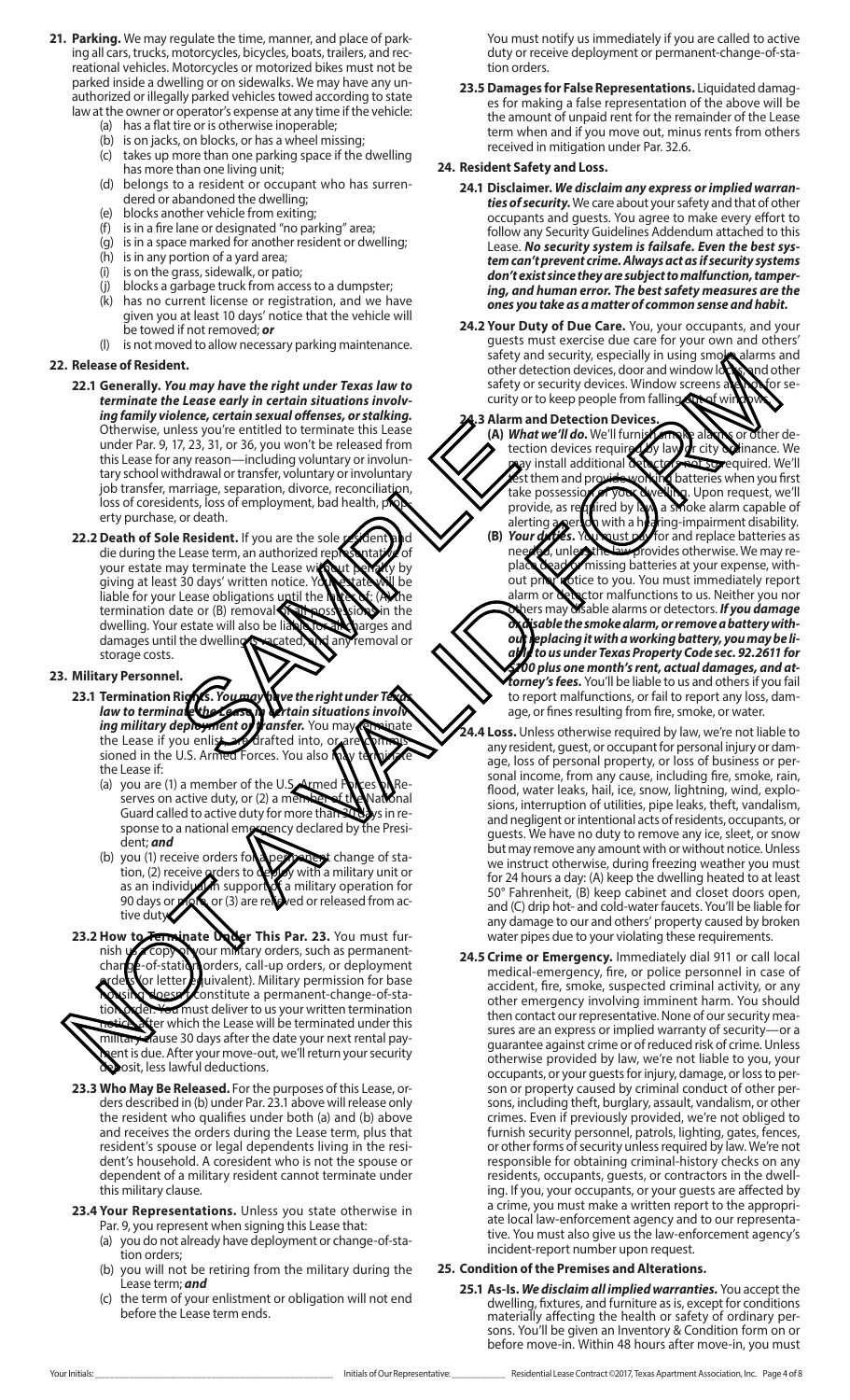note on the form all defects or damage, sign the form, and return it to us. Otherwise, everything will be considered to be in a clean, safe, and good working condition.

- **25.2 Standards and Improvements.** You must use customary diligence in maintaining the dwelling and not damaging or littering the outside areas. Unless authorized by law or by us in writing, you must not do any repairs, painting, wallpapering, carpeting, electrical changes, or otherwise alter our property. No holes or stickers are allowed inside or outside the dwelling. Unless our rules state otherwise, we'll permit a reasonable number of small nail holes for hanging pictures on sheetrock walls and grooves of wood-paneled walls. No water furniture, washing machines, extra phone or television outlets, alarm systems, or lock changes, additions, or rekeying is permitted unless allowed by law or we've consented in writing. You may install a satellite dish or antenna, but only if you sign our satellite-dish or antenna lease addendum, which complies with reasonable restrictions allowed by federal law. You must not alter, damage, or remove our property, including alarm systems, detection devices, furniture, telephone and television wiring, screens, locks, and security devices. When you move in, we'll supply light bulbs for fixtures we furnish, including exterior fixtures operated from inside the dwelling; after that, you'll replace them at your expense with bulbs of the same type and wattage. Your improvements to the dwelling (made with or without our consent) become ours unless we agree otherwise in writing.
- **25.3 Fair Housing.** In accordance with fair-housing laws, we'll make reasonable accommodations to our rules, policies, practices, or services. We'll allow reasonable modifications under these laws to give disabled persons access to and use of the dwelling. We may require you to sign an adden by regarding the implementation of any accommodations of modifications, as well as your restoration obligations, it also well as

### **26. Requests, Repairs, and Malfunctions.**

- **26.1 Written Requests Required.** We'll main the dwelling in good order and pay for repair and maintenance subject to the repair procedures set forth in this Lease. You was replace air-conditioning filters monthly and keep the yard<br>clean. If you or any occupant need the pay of notice or clean. If you or any occupant need to see the notice or<br>request—for example, for repairs, rexaliations, servic*request—for example, for repairs, installations, services, ownership disclosure, or security-related matters—it must be written, signed, and delivered to our designated representative in accordance with our policies* (except in case of fire, smoke, gas, explosion, overflowing sewage, ed representative in accordance with our policies (except<br>in case of fire, smoke, eas, explosion, overflowing sewede, progress, or fair-housing accommodation or modification). Our written notes on your oral request do not sonstitute a written request from you. Our complying with or responding to any oral request regarding security of any other matter doesn't waive the strict requirement for written notices under this Lease. otherwise in white<br>
accommodations to our rules, policies,<br>
the accommodations to our rules, policies,<br>
the mighementation of any accommodations<br>
ws to give disabled persons access to and use<br>
implementation of any accommo examenta the method in the two-differences in the two-differences of the method in the two-differences in the two-differences of the method in the two-differences in the two-differences of the method in the two-difference
	- **26.2 Required Notifications.** You must prompt will yify us in writing of water leaks, mold, electrical problems, malfunctioning lights, broken or missing locks or latches, and other conditions that pose a hazard to property, health, or safety.
	- **26.3 Utilities.** We may change or in tail utility lines or equipment serving the dwelling if the work is done reasonably without substantially increasing your utility costs. We may turn off equipment and interrupt utilities as needed to turn off equipments and interrupt utilities as needed to avoid property damage or to perform work. If utilities mal-<br>function or to an adamage of the water, or similar cause. function or are damaged by fire, water, or similar cause, you must notify our representative immediately.
- **26.4 Case alty Loss and Equipment Repair.** We'll act with cus-<br>**Coma Niligence to make repairs and reconnections**, tako make repairs and reconnections, takation when casualty-insurance proceeds ved. Unless required by statute, after a casualty during equipment repair, your rent will not abate n whole or in part. Air-conditioning problems are normally not emergencies. If air-conditioning or other equipment **Malfunctions, you must notify us as soon as possible on a** business day.
- **26.5 Our Right to Terminate.** If we believe that fire or cata strophic damage is substantial, or that performance of needed repairs poses a danger to you, we may terminate this Lease by giving you at least 5 days' written notice. We also have the right to terminate this Lease during the Lease term by giving you at least 30 days' written notice of termination if we are demolishing your dwelling or closing it and it will no longer be used for residential purposes for at least 6 months. If the Lease is so terminated, we'll refund prorated rent and all deposits, less lawful deductions. We may also remove and dispose of personal property if we believe it causes a health or safety hazard.

#### **27. Animals.**

**27.1 No Animals Without Consent.** *No animals (including mammals, reptiles, birds, fish, rodents, amphibians, arachnids, and insects) are allowed, even temporarily, anywhere in the dwelling unless we've given written per mission.* If we allow an animal, you must sign a separate animal addendum and, except as set forth in the addendum, pay an animal deposit. An animal deposit is considered a general security deposit. The animal addendum includes information governing animals, including assistance or service animals. We'll authorize an assistance or support animal for a disabled person without requiring an animal deposit. We may require verification of your disability and the need for such an animal. You must not feed stray or wild animals, or allow an unauthorized animal to be tied to any porch, tree or other object on the premises at any time.

#### **27.2 Violations of Animal Policies.**

- **(A)** *Charges for violations***.** If you or any guest or occupant violates animal restrictions (with or without your knowledge), you'll be subject to charges, damages, eviction, and other remedies provided in this Lease. If you violate the animal restrictions or other animal rules, you'll pay an initial charge of \$**100 . 00** per animal (not to exceed \$100 per animal) and a daily charge of \$ **10.00** per animal (not to exceed \$10 per day per animal) from the date the animal was brought into your dwelling until it is removed. If an animal has been in the dwelling at any time during your term of occupancy (with or without our consent), you must pay for all cleaning and repair costs, including defleaing, deodorizing, and shampooing.
- **(B)** *Removal and return of animal* We may remove an unauthorized animal by (1) leaving the component unauthorized animal by (1) leaving  $\alpha$  completed by the place in the dwelling, a written notice  $\alpha$  on the move the animal within  $\alpha$  and  $\alpha$  conspicuous the place in the dwelling, a written move the animal within 24 hours, and (2) following the procedures of Par. 28. We may see or Romel the aniprocedures of Par. 28. We may keep or kennel the animal, or turn it over to a humane society, local authormal, or turn it over to **Annuman Society**, local author-<br>W or rescue organization. When keeping or kenneling<br>an animal, we won't be hable to loss, harm, sickness, or an animal, we **won't be liable to loss**, harm, sickness, or death of the **iminal unless due to** our negligence. You mal unless due to our negligence. You must pay for the animal's reasonable care and kenneling charges. We'll return the animal to you upon request if it<br>has proval ready been to get over to a humane society, has por already been turned over to a humane society, local authority or rescue organization.
- **28. When We May Sing :** If you or any guest or occupant is present, then repairers, services, contractors, government representatives, then repairers, servicers, contractors, government representatives, lenders, appraisers, prospective residents or buyers, insurance ants, persons authorized to enter under your rental application,<br>our representatives may peacefully enter the dwelling at reantatives may peacefully enter the dwelling at reale times for reasonable business purposes. If nobody is in the In any such person may enter peacefully and at reanes by duplicate or master key (or by breaking a window ber means when necessary) for reasonable business purposvritten notice of the entry is left in a conspicuous place in the velling immediately after the entry. Law officers with a search or arrest warrant or those in hot pursuit may be allowed to enter. We are under no obligation to enter only when you are present, and we may, but are under no obligation to, give prior notice or make appointments.
- **29. Multiple Residents.** Each resident is jointly and severally liable for all Lease obligations. If you or any guest or occupant violates the Lease or rules, all residents are considered to have violated the Lease. Our requests and notices (including sale notices) to any resident constitute notice to all residents and occupants. Notices and requests from any resident or occupant constitute notice from all residents. Your notice of Lease termination may be given only by a resident. In eviction suits, each resident is considered the agent of all other residents in the dwelling for service of process. Any resident who defaults under this Lease will indemnify the nondefaulting residents and their guarantors.

#### **Replacements**

#### **30. Replacements and Subletting.**

- **30.1 When Allowed.** Replacing a resident, subletting, licensing or assigning a resident's rights is allowed *only when we consent in writing.* If a departing or remaining resident finds a replacement resident acceptable to us before moving out and we expressly consent to the replacement, subletting, or assignment, then:
	- (a) a reletting charge will not be due;
	- (b) a reasonable administrative (paperwork) fee will be due, and a rekeying fee will be due if rekeying is re quested or required; *and*
	- (c) the departing and remaining residents will remain li able for all Lease obligations for the rest of the original Lease term.
- **30.2 Procedures for Replacement.** If we approve a replacement resident, then, at our option: (A) the replacement resident must sign this Lease with or without an increase in the total security deposit; or (B) the remaining and replacement residents must sign an entirely new Lease. Unless we agree otherwise in writing, the departing resident's security deposit will automatically transfer to the replacement resident as of the date we approve. The departing resident will no longer have a right to occupancy or to a security-deposit refund, but will remain liable for the remainder of the original Lease term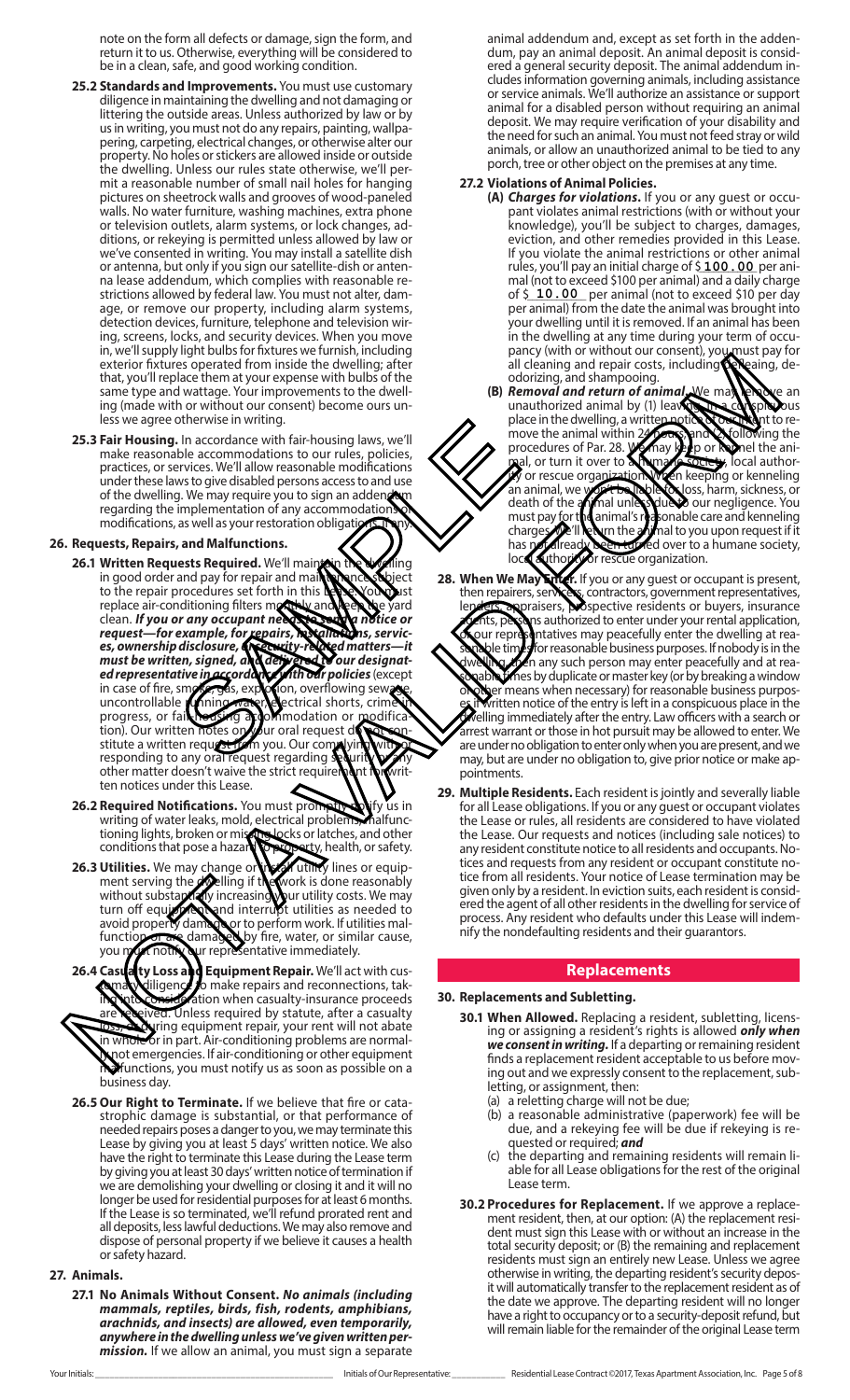unless we agree otherwise in writing—even if a new Lease is signed.

**30.3 Rental Prohibited.** You agree that you won't rent, offer to rent or license all or any part of your dwelling to anyone else unless otherwise agreed to by us in writing. You agree that you won't accept anything of value from anyone else for the use of any part of your dwelling. You agree not to list any part of your dwelling on any lodging rental website or with any person or service that advertises dwellings for rent.

## **Responsibilities of Owner and Resident**

#### **31. Our Responsibilities.**

- **31.1 Generally.** We'll act with customary diligence to:
	- (a) keep outside areas reasonably clean, subject to Par. 25; (b) maintain fixtures, hot water, heating, and air-conditioning equipment;
	- (c) substantially comply with all applicable laws regarding safety, sanitation, and fair housing; *and*
	- (d) make all reasonable repairs, subject to your obligation to pay for damages for which you're liable.

The time, manner, method and means of performing maintenance and repairs, including whether or which vendors to use, are within our sole discretion.

- **31.2 Your Remedies.** *If we violate any of the above, you may possibly terminate this Lease and exercise other reme dies under Texas Property Code Sec. 92.056 by following this procedure:*
	- (a) all rent must be current, and you must make a writ ten request for repair or remedy of the condition—after which we'll have a reasonable time for repair or remedy;
	- (b) if we fail to do so, you must make a second written quest for the repair or remedy (to make sure that has been no miscommunication between 49<br>which we'll have a reasonable time to repair of which we'll have a reasonable time to r edy; *and*
	- (c) if the repair or remedy still hasn't been accomplished within that reasonable time period, you may immediately terminate this Lease by giving us a final written notice. You also may exercise other statutory remedies, includ*ing those under Texas Property Cod*
- **31.3 Request by Mail. Instead of giving the two written re**quests referred to above, you may give us in request by certified mail, return receipt to  $\frac{1}{2}$  respectively certified mail, return receipt<br>by any trackable mail and live by any trackable mail or delivery method through the post-<br>al service or a private delivery struce—after which whave a reasonal delivery pay or remedy. "Reasonal" al service or a private delivery service—after which we'll have a reasonable time to repair or remedy. "Reasonable time" accounts for the nature of the problem and the reasonable availability of materials, labor, and utilities. Your rent must be current when you make any request. We'll refund security deposits and prorated rent as required by law. Example the contract of the contract of the contract of the control of the control of the contribution of the contribution of the contribution of the contribution of the contribution of the repair or remedy (to make a seco

## **32. Default by Resident.**

**32.1 Acts of Default.** You'll be in default if: (A) you don't timely pay rent or other amounts you owe; (B) you or any guest<br>or occupant violates this **Repeated** rules, or fire, safety, or occupant violates this Lease, our rules, or fire, safety, health, or criminal laws, regardless of whether or where arrest or conviction occurs; (CNO 2003) the dwelling; (D) you give incorrect or false answers in a rental application; (E) you or any occupant is arrested, charged, detained, tion; (E) you or a compare is a stated, charged, detained, convicted, or given deferred adjudication or pretrial diver-<br>sion for (1) anoffense wolving actual or potential physical sion for (1) an offense hypolving actual or potential physical<br>harm to recesson, or involving the manufacture, or delivery harm to a person, or involving the manufacture, or delivery of a coptrolled substance, marijuana, or drug paraphernalia a**f defined in the Texas Controlled Substances Act, or (2)**<br>any **lex-related dilne, including a misdemeanor; (F) any il**ne, including a misdemeanor; (F) any illgs or paraphernalia are found in your dwelling; or any occupant, in bad faith, makes an invalid lity complaint to an official or employee of a utility or the government.

**32.2 Eviction.** *If you default or hold over, we may end your right of occupancy by giving you at least a 24-hour written notice to vacate.* Notice may be given by: (A) regular mail; (B) certified mail, return receipt requested; (C) personal delivery to any resident; (D) personal delivery at the dwelling to any occupant over 16 years old; (E) affixing the notice to the inside of the dwelling's main entry door; or (F) securely affixing the notice to the outside of the dwelling's main entry door as allowed by law. Notice by mail under  $(A)$  or  $(B)$ will be considered delivered on the earlier of actual delivery, or 3 days after the notice is deposited in the U.S. Postal Service with postage. Termination of your possession rights or a later reletting doesn't release you from liability for future rent or other Lease obligations. *After giving notice to vacate or filing an eviction suit, we may still accept rent or other sums due;* the filing or acceptance doesn't waive or diminish our right of eviction or any other contractual or statutory right. Accepting money at any time doesn't waive our right to damages, to past or future rent or other sums, or to our continuing with eviction proceedings. *In an eviction, rent is owed for the full rental period and will not be prorated.*

- **32.3 Acceleration.** Unless we elect not to accelerate rent, all monthly rent for the rest of the Lease term or renewal period will be accelerated automatically without notice or demand (before or after acceleration) and will be immediately due and delinquent if, without our written consent: (A) you move out, remove property in preparing to move out, or you or any occupant gives oral or written notice of intent to move out before the Lease term or renewal period ends; and (B) you haven't paid all rent for the entire Lease term or renewal period. Such conduct is considered a default for which we need not give you notice. Remaining rent will also be accelerated if you're judicially evicted or move out when we demand because you've defaulted. Acceleration is subject to our mitigation obligations below.
- **32.4 Holdover.** You or any occupant, invitee, or guest must not hold over beyond the date contained in your move-out notice or our notice to vacate (or beyond a different moveout date agreed to by the parties in writing). If a holdover occurs, then (A) holdover rent is due in advance on a daily basis and may become delinquent without notice or demand; (B) rent for the holdover period will be increased by 25% over the then-existing rent, without notice; (C) you'll be liable to us (subject to our mitigation duties) for all rent<br>for the full term of the previously signed **least** of a new for the full term of the previously signed **Lease** of a new<br>resident who can't occupy because of the **New**er; and resident who can't occupy because of the h (D) at our option, we may extend the Lease term—for up to one month from the date of notice of Lease extension by delivering written notice to you or your dwelling while you continue to hold over.
- **32.5** *Other Remedies.* We may report the aid amounts to cred-<br>it accencies as allowed by law. We or expedient collector it agencies as allowed by law. When our debt collector tries to collect any proney you one us, you agree that we  $\alpha$  the debt collector may contact you by any legal means, including texting, calling your cellphone, and using an automated dialer. If you default, you will pay us, in addition<br>to other such due asy amounts stated to be rental disto other sums due, any amounts stated to be rental dis-<br>counts from costions agreed to in writing. Upon your decounts or concessions agreed to in writing. Upon your de-<br>fault, we have wrother legal remedies, including Lease terfault, we have all other legal remedies, including Lease ter-<br>mination and tratutory lockout under Texas Property Code **X**tatutory lockout under Texas Property Code sec. 92.0081, *except as lockouts and liens are prohibited by Texas Government Code sec. 2306.6738 for owners*  supported by housing-tax-credit allocations. A prevail-<br>ing party may recover reasonable attorney's fees and all  $\mathbf t$  may recover reasonable attorney's fees and all pther**/if**gation costs from the nonprevailing parties, exarty may not recover attorney's fees and litigation in connection with a party's claims seeking personal-injury, sentimental, exemplary or punitive damages. We may recover attorney's fees in connection with enforcing our rights under this Lease. All unpaid amounts you owe, including judgments, bear 18% interest per year from the due date, compounded annually. You must pay all collection-agency fees if you fail to pay sums due within 10 days after we mail you a letter demanding payment and stating that collection-agency fees will be added if you don't pay all sums by that deadline. The mean of the case of the first which is not the later when the state of the case of the state of the state of the state of the state of the state of the state of the state of the state of the state of the state of the
	- **32.6 Mitigation of Damages.** If you move out early, you'll be subject to Par. 10 and all other remedies. We'll exercise customary diligence to relet and minimize damages. We'll credit all later rent that we actually receive from subsequent residents against your liability for past-due and future rent and other sums due.

#### **General Clauses**

#### **33. Other Important Provisions.**

**33.1 Representatives' Authority; Waivers; Notice.** *Our representatives (including management personnel, employees, and agents) have no authority to waive, amend, or terminate this Lease or any part of it unless in writing, and no authority to make promises, representations, or agreements that impose security duties or other obligations on us or our representatives, unless in writing.* Any dimensions and sizes provided to you relating to the dwelling are only approximations or estimates; actual dimensions and sizes may vary. No action or omission by us will be considered a waiver of our rights or of any subsequent violation, default, or time or place of performance. *Our choice to enforce, not enforce, or delay enforcement of written-notice requirements, rental due dates, acceleration, liens, or other rights isn't a waiver under any circumstances.* Except when notice or demand is required by law, you waive any notice and demand for performance from us if you default. If anyone else has guaranteed performance of this Lease, a separate Lease Guaranty for each guarantor must be executed. Written notice to or from our managers constitutes notice to or from us. Any person giving a notice under this Lease should keep a copy or record of it. Fax or electronic signatures are binding. All notices must be signed. Notice may be given electronically *by us to you* if allowed by law. If allowed by law and in accordance with our policies, electronic notice *from you to us*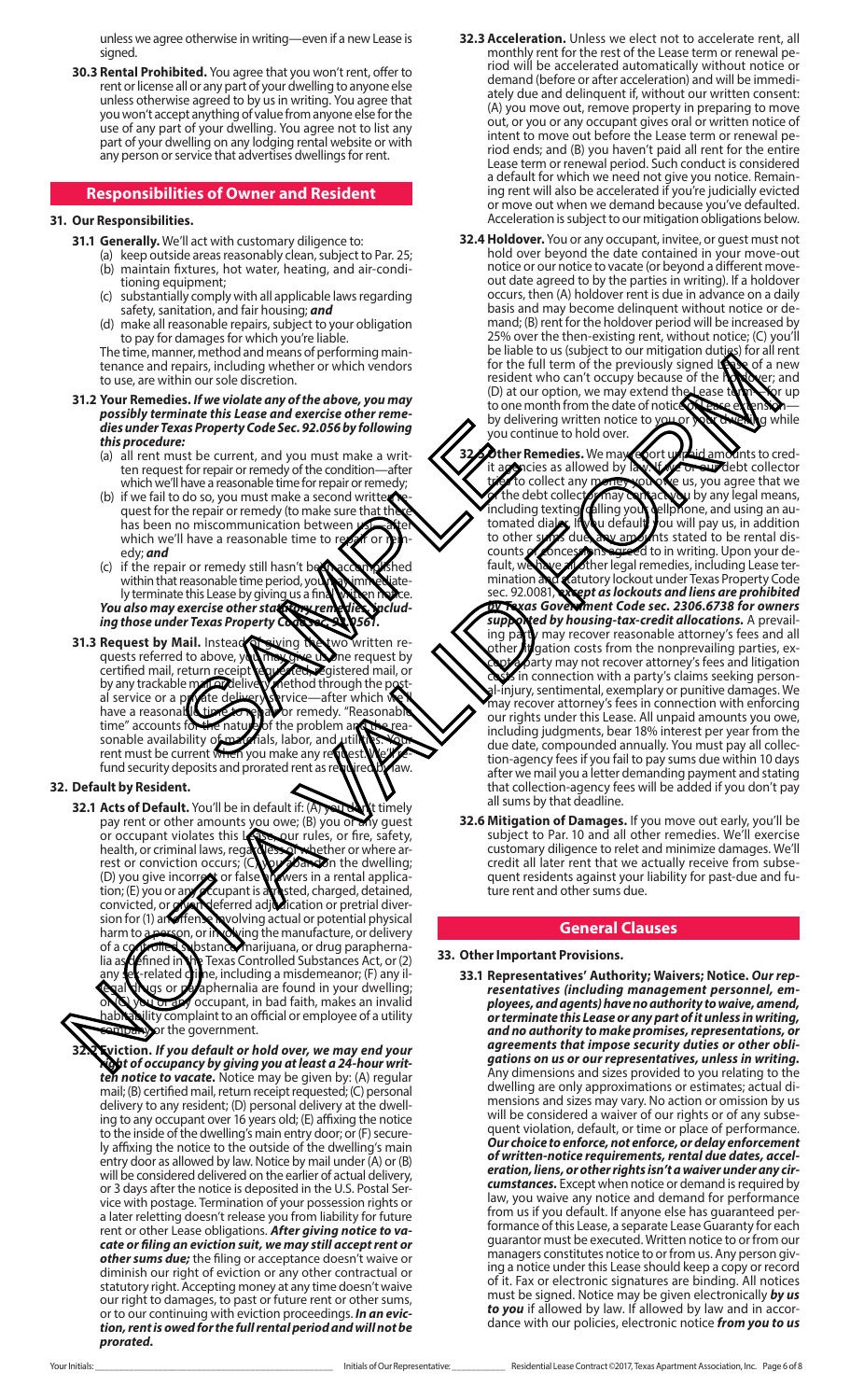must be addressed to the email address we provide for notice purposes or submitted through an online portal.

- **33.2 Miscellaneous.** All remedies are cumulative. Exercising one remedy won't constitute an election or waiver of other remedies. All provisions regarding our nonliability or nonduty apply to our employees, agents, and management companies. No employee, agent, or management company is personally liable for any of our contractual, statutory, or other obligations merely by virtue of acting on our behalf. This Lease binds subsequent owners. This Lease is subordinate to existing and future recorded mortgages, unless the owner's lender chooses otherwise. All Lease obligations must be performed in the county where the dwelling is located. Neither an invalid clause nor the omission of initials on any page invalidates this Lease. If you have insurance covering the dwelling or your personal belongings at the time you or we suffer or allege a loss, you agree to waive any insurance subrogation rights. All notices and documents may be in English and, at our option, in any other language that you read or speak. The term "including" in this Lease should be interpeted to mean "including but not limited to."
- **33.3 Severability.** If any provision of this Lease is invalid or unenforceable under applicable law, it won't invalidate the remainder of the Lease or change the intent of the parties. Neither an invalid clause nor the omission of initials on any page invalidates this Lease.
- **34. Payments.** Payment of each sum due is an independent covenant. When we receive money, other than sale proceeds under Par. 14 or water payments subject to government regulation, we may apply it at our option and without notice first to any of your unpaid obli gations, then to current rent. We may do so regardless of notations on checks or money orders and regardless of when the obligations arose. All sums other than rent are due upon our demand due date, we do not have to accept any payments.
- **35. TAA Membership.** We represent that, at the time  $\frac{1}{2}$  signing this Lease, we, the management company representing us, or any locator service that procured you is a member in good standing of both the Texas Apartment Association and the affiliated Deal<br>apartment association for the area where the dwelling is hecated. apartment association for the area where The member is either an owner/management-company member or an associate member doing business as a **locator service** (whose name and address must be disclosed mage 8). **K**not, the following applies: (A) this Lease is voidable at your option and is unen-<br>forceable by us (except for property of ges), and (B) we may not<br>recover past or future reprovations on aggres. The above rememore forceable by us (except for p recover past or future rept on other charges. The above remed also apply if both of the following  $\propto$ cur (1) the Lease is automatically renewed on a month-to-month basis more than once after membership in TAA and the local association has lapsed. neither the owner nor the **Management** company TAA and the local association during the third aut al. A signed affidavit from the affiliated local apartment association attesting to nonmembership when the Lease or the way signed will be conclusive evidence of nonmembership. Governmental entities may use TAA forms if TAA agrees in to feach sum due is an independent covenant.<br>
Sele for the form oney, other than sale proceeds under Par. 14 or<br>
writhout notice first to any of your unpaid objective to a covernment regulation, we may apply<br>
then rent . W

# **When Movir**

**36. Move-Out Notice.**

**36.1 Requirements and Compliance.** Your move-out notice doesn't release you have liability for the full term of the doesn't release you from liability for the full term of the Lease of the sum of the Qu'll still be liable for the entire Lease form if you move overlarly except under Par. 9, 17, 22, 23, or 31. *Your move-out notice must comply with each of the following:*

ust receive advance written notice of your move-out but must give notice in advance by at least the numdays required in Par. 3 or in special provisionshease has become a month-to-month lease. Unless we require more than 30 days' notice, if you give notice on the first day of the month you intend to move out, it will suffice for move-out on the last day of that month, as long as all other requirements below are met.

- (b) Your move-out notice must be in writing. An oral move-out notice will not be accepted and will not ter minate your Lease.
- (c) Your move-out notice must not terminate the Lease sooner than the end of the Lease term or renewal period.
- (d) If we require you to give us more than 30 days' written notice to move out before the end of the Lease term, we will give you 1 written reminder not less than 5 days nor more than 90 days before your deadline for giving us your written move-out notice. If we fail to give a reminder notice, 30 days' written notice to move-out is required.
- **36.2Unacceptable Notice.** *Your notice is not acceptable if it doesn't comply with all of the above.* We recommend that you use our written move-out form to ensure that you provide all the information needed. You must get from us a written acknowledgment of your notice. If we fail to give a reminder notice, 30 days' written notice to move out is required. If we terminate the Lease, we must give you the same advance notice—unless you are in default.
- **37. Move-Out Procedures.** The move-out date can't be changed unless we and you both agree in writing. You won't move out before the Lease term or renewal period ends unless all rent for the entire Lease term or renewal period is paid in full. Early move-out may result in reletting charges and acceleration of future rent under Par. 10 and 32. You're prohibited by law from applying any security deposit to rent. You can't stay beyond the date you're supposed to move out. All residents, guests, and occupants must surrender or abandon the dwelling before the 30-day period for deposit refund begins. You must give us and the U.S. Postal Service, in writing, each resident's forwarding address.
- **38. Cleaning.** You must thoroughly clean the dwelling, including doors, windows, furniture, bathrooms, kitchen appliances, patios, balconies, garages, carports, and storage rooms. You must follow move-out cleaning instructions if they have been provided. If you don't clean adequately, you'll be liable for reasonable cleaning charges—including charges for cleaning carpets, draperies, furniture, walls, etc. that are soiled beyond normal wear (that is, wear or soiling that occurs without negligence, carelessness, accident, or abuse).
- **39. Move-Out Inspection.** You should meet with our representative for a move-out inspection. Our representative has no authority to bind or limit us regarding deductions for repairs, damages, or charges. Any statements or estimates by us or our representative are subject to our correction, modification, or disapproval before final accounting or refund
- **40. Proposit Deductions and Other Charges. You'll be li-**<br>Sle for the following charges, if applies by: unpaid rent, unpaid ble for the following charges, if applicable: un utilities; unreimbursed service charges; repairs or damages caused by pegligence, carelessness, accident, or abuse, including stickers, scratches, tears, burns, stains, or unapproved holes; replacement gence, carciassiness, accumulation oved holes; replacement<br>for property that was in or attached to the dwelling and is g; replacing dead or missing alarm or detection-device battes at any time; utilities for repairs by cleaning; trips to let in com-<br>v representatives to rehove you telephone, Internet, television pany representatives to remove your telephone, Internet, television<br>services, or representems (in our sequest or have moved out); trips services, or reptal items (if you se request or have moved out); trips to open the dwelling when you or any guest or occupant is missing a key; unreturned keys; missing or burned-out light bulbs; removing<br>or rekeying unaution red security devices or alarm systems; agreed or rekeying unauthorized security devices or alarm systems; agreed<br>reletting charges: park na. removing, or storing property removed Tharges; packing, removing, or storing property removed **Cored under Par. 14; removing illegally parked vehicles; special store in the store is a special of the store i**<br>In for travily emoval caused by parked vehicles blocking dumpto for trash removal caused by parked vehicles blocking dumpsters; false security-alarm charges unless due to our negligence; anlated marges under Par. 6 and 27; government fees or fines  $\delta$ r violation (by you, your occupants, or your guests) of ordinances relating to alarms and detection devices, false  $\alpha$ s, recycling, or other matters; late-payment and returned- $\mathbf{R}$ ck charges; a charge (not to exceed \$150) for our time and inconenience in our lawful removal of an animal or in any valid eviction proceeding against you, plus attorney's fees, court costs, and filing fees actually paid; and other sums due under this Lease. You'll be liable to us for: (A) charges for replacing any keys and access devices referenced in Par. 5 if you don't return them all on or before your actual move-out date; (B) accelerated rent if you've violated Par. 32; and (C) a reletting fee if you've violated Par. 10. We may *also deduct from your security deposit our reasonable costs incurred in rekeying security devices required by law if you vacate the apartment in breach of this Lease.* 33.3 see biling the proposition of this local wave the main of the latter the main of the state is equilibrium to the the main of the main of the main of the main of the main of the main of the main of the main of the mai

#### **41. Deposit Return, Surrender, and Abandonment.**

- **41.1 Your Deposit.** We'll mail you your security-deposit refund (less lawful deductions) and an itemized accounting of any deductions, no later than 30 days after surrender or abandonment, unless laws provide otherwise.
- **41.2 Surrender.** You have *surrendered* the dwelling when: (A) the move-out date has passed and no one is living in the dwelling in our reasonable judgment; *or* (B) dwelling keys and access devices listed in Par. 5 have been turned in to whichever happens first.
- **41.3 Abandonment.** You have *abandoned* the dwelling when all of the following have occurred: (A) everyone appears to have moved out in our reasonable judgment; (B) clothes, furniture, and personal belongings have been substantially removed in our reasonable judgment; (C) you've been in default for nonpayment of rent for 5 consecutive days, or water, gas, or electric service for the dwelling not connect ed in our name has been terminated or transferred; *and* (D) you've not responded for 2 days to our notice left on the inside of the main entry door stating that we consider the dwelling abandoned. An dwelling is also considered aban doned 10 days after the death of a sole resident.
- **41.4 The Ending of Your Rights.** Surrender, abandonment, or judicial eviction ends your right of possession for all pur poses and gives us the immediate right to clean up, make repairs in, and relet the dwelling; determine any securitydeposit deductions; and remove property left in the dwell ing. Surrender, abandonment, and judicial eviction affect your rights to property left in the dwelling (Par. 14), but don't affect our mitigation obligations (Par. 32).